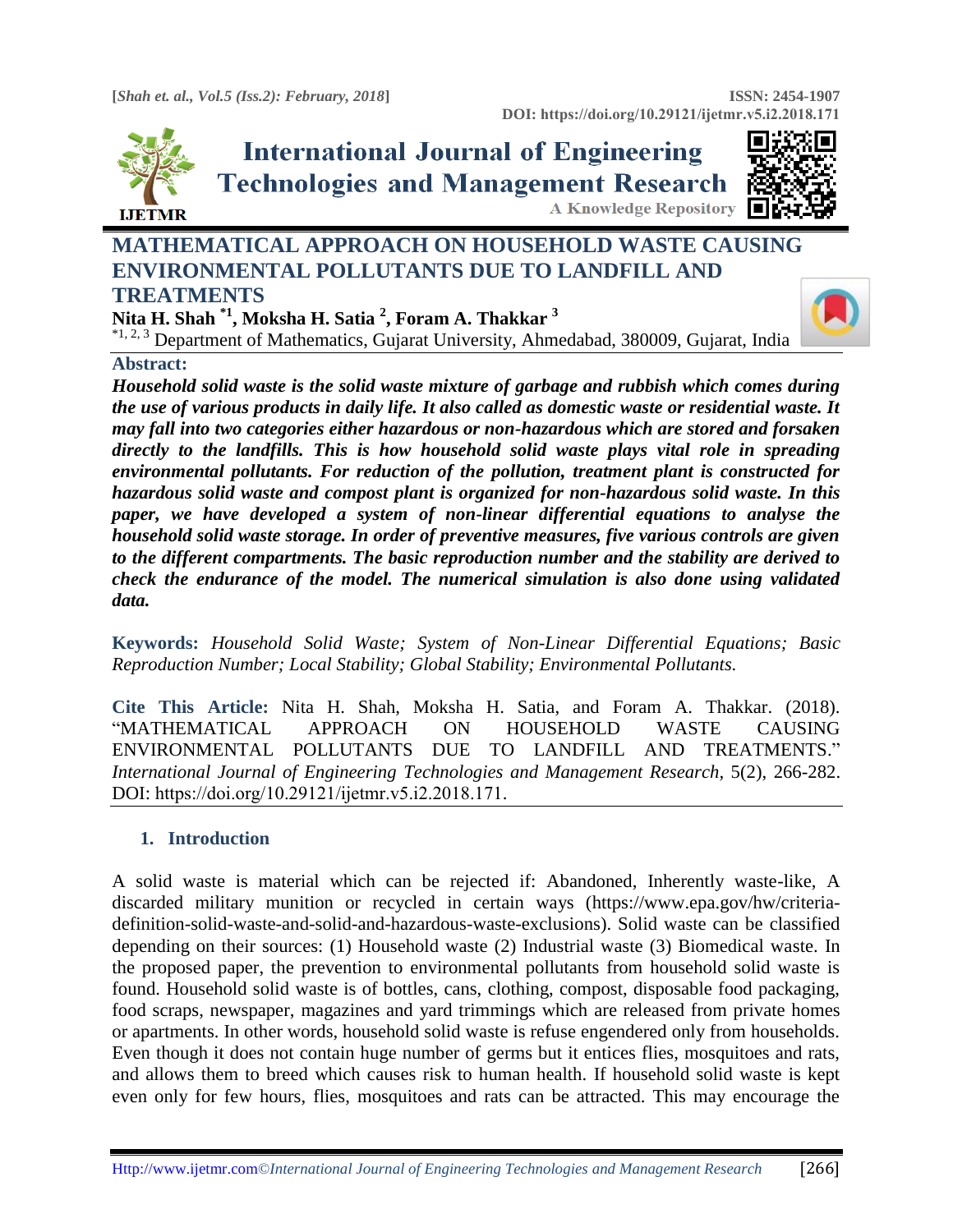spread of diarrhoeal diseases as well dengue fever, yellow fever, bancroftian filariasis and bubonic plague. From all these wastes, certain types of household solid wastes are hazardous because they contain toxic elements. Household solid waste which can be categorised as hazardous solid waste covers batteries, shoe polish, paint tins, old medicines and medicine bottles. Rest of all waste are not consisting of toxic like paper, wood, fruits, vegetable peels, food and sludge considered as non-hazardous solid waste. Understanding how this waste is created is a useful factor of defining whether the waste is considered as hazardous or not. Everything leaves some waste after usage but it is required to take some special care when it is deposited. This is how proper waste management is an important fragment of the society. For large amount of waste, dumping in landfill is very common method. Some waste created from treatment plant and compost plant is also dumped in landfill. Treatment plant is the plant where hazardous solid waste is given treatment and compost plant is where non-hazardous solid waste is provided composting. These plants, landfill and storage of household solid waste make environment polluted. Hence, sprouting waste increase environmental pollutants. Therefore, waste disposal is becoming major problem of the society.

In 1999, Chongwoo and Iain examined an economic analysis of household waste management. Asa *et al.* studied life cycle assessment of energy from solid waste – part 2: landfilling compared to other treatment methods in 2005. Some researchers settled model on household waste. In 2005, forecasting municipal solid waste generation in a fast-growing urban region with system dynamics modeling is formed by Brian and Chang. Udaya and Achyuth in 2015 formulated mathematical modeling of household wastewater treatment by duckweed batch reactor. In 2008, Sara *et al.* developed mathematical modeling to predict residential solid waste generation. To revive nature some researchers have constructed mathematical models related to nature. In 2017, Nita *et al.* have established optimum control for spread of pollutants through forest resources and also expressed optimal control on depletion of green belt due to industries.

In this paper, a mathematical model is formulated in section 2. In section 3, local and global stability is defined. Optimal control is derived in section 4. Using given data, numerical simulation is considered in section 5.

# **2. Mathematical Modeling**

We live in the society where the consumer market has grown quickly over the last few years. Everyone in the society uses the products being placed in cans, aluminum foils, plastic and other non-biodegradable items though they cause multitudinous damage to the environment. Also, some of these are hazardous wastes which are given treatment for betterment but it also causes harm to the environment. And non-hazardous items are provided the treatment as composting also cause the same problem. Therefore, we have measured eight different compartments for the model namely the tons of household solid waste  $(H_w)$ , the tons of storage of household solid waste  $(S)$ , the tons of hazardous household solid waste  $(H<sub>Z</sub>)$ , the tons of non-hazardous household solid waste  $(N_z)$ , the treatment plant  $(T)$ , the compost plant  $(C)$ , the landfill  $(L)$ and the environment pollutants  $(E_p)$ . In this model, we have taken  $u_1$  as the control rate of solid waste dumping,  $u_2$  as the control rate on hazardous solid waste to give treatment,  $u_3$  as the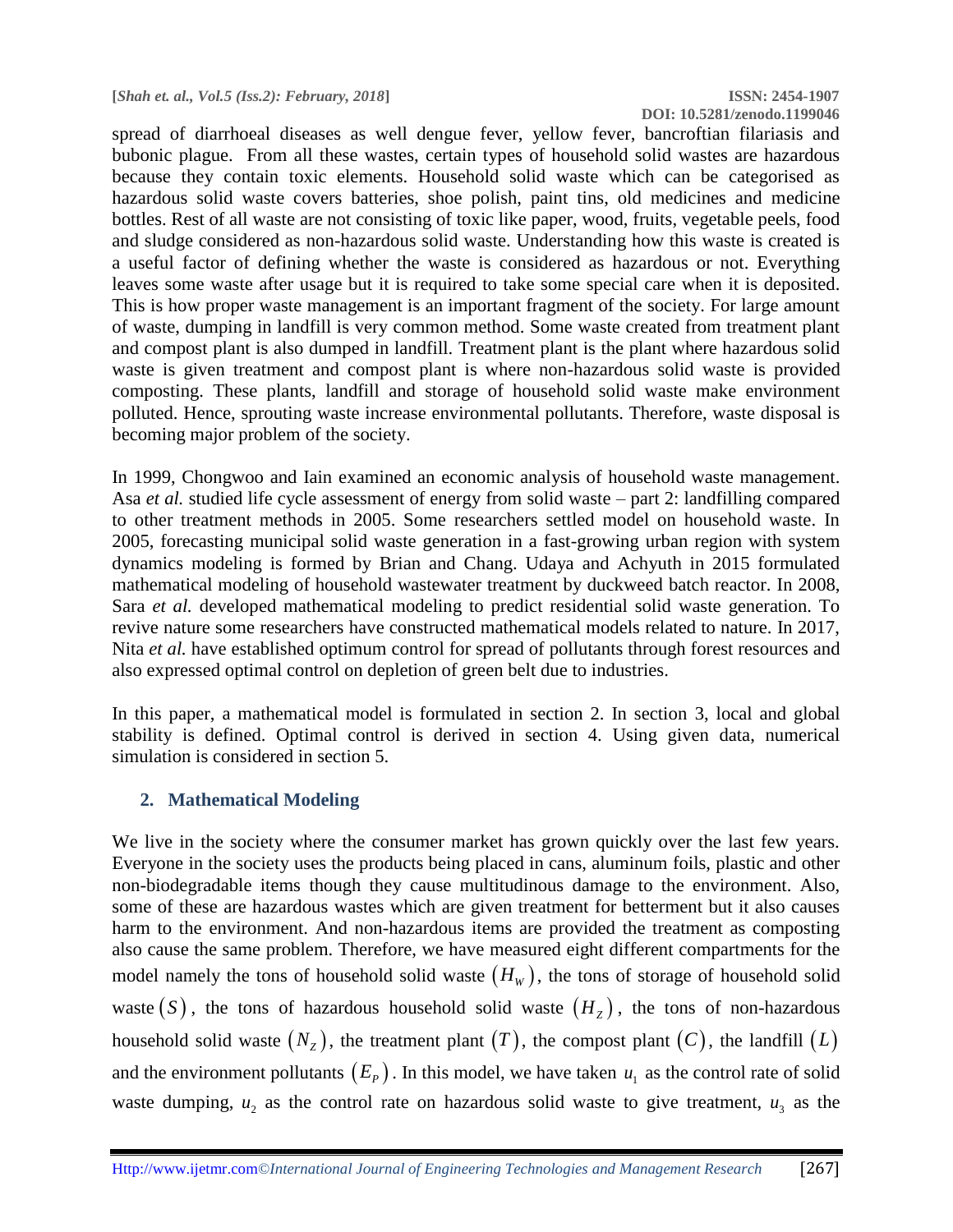control rate on non-hazardous solid waste to provide composting,  $u_4$  as the control rate for environment pollutants discharging from treatment plant and  $u<sub>5</sub>$  as the control rate for environment pollutants discharging from compost plant to diminish environmental pollutants.

The notation and parametric values of each parameters used in household solid waste model is given in the below table 1.

| $\bf{B}$                        | Recruitment rate of household solid waste                                   | 0.6  |
|---------------------------------|-----------------------------------------------------------------------------|------|
| β                               | The rate at which household solid waste is stored                           | 0.72 |
| $\delta_{1}$                    | The rate of hazardous household solid waste kept in storage                 | 0.3  |
| $\delta_{2}$                    | The rate of non-hazardous household solid waste kept in storage             | 0.6  |
| $\varepsilon_1$                 | The rate at which hazardous household solid waste goes to treatment plant   | 0.55 |
| $\varepsilon_{2}$               | The rate at which hazardous household solid waste goes to landfill          | 0.25 |
| $\eta_1$                        | The rate at which non-hazardous household solid waste goes to compost plant | 0.8  |
| $\eta_{2}$                      | The rate at which non-hazardous household solid waste goes to landfill      | 0.4  |
| $\gamma_{1}$                    | The rate of waste which comes to landfill from treatment plant              | 0.3  |
| $\mathcal{Y}_2$                 | The rate of waste which comes to landfill from compost plant                | 0.12 |
| $\alpha_{1}$                    | The rate of environment pollutants caused by storage                        | 0.1  |
| $\alpha$ ,                      | The rate of environment pollutants caused by treatment plant                | 0.3  |
| $\alpha_{3}$                    | The rate of environment pollutants caused by compost plant                  | 0.25 |
| $\alpha_{\scriptscriptstyle 4}$ | The rate of environment pollutants caused by landfill                       | 0.7  |
| $\mu$                           | Reduction rate of household solid waste from each compartment               | 0.4  |

Using above parameters and some necessary assumptions, the mathematical model is constructed. The transmission diagram of household solid waste model is as figure 1.



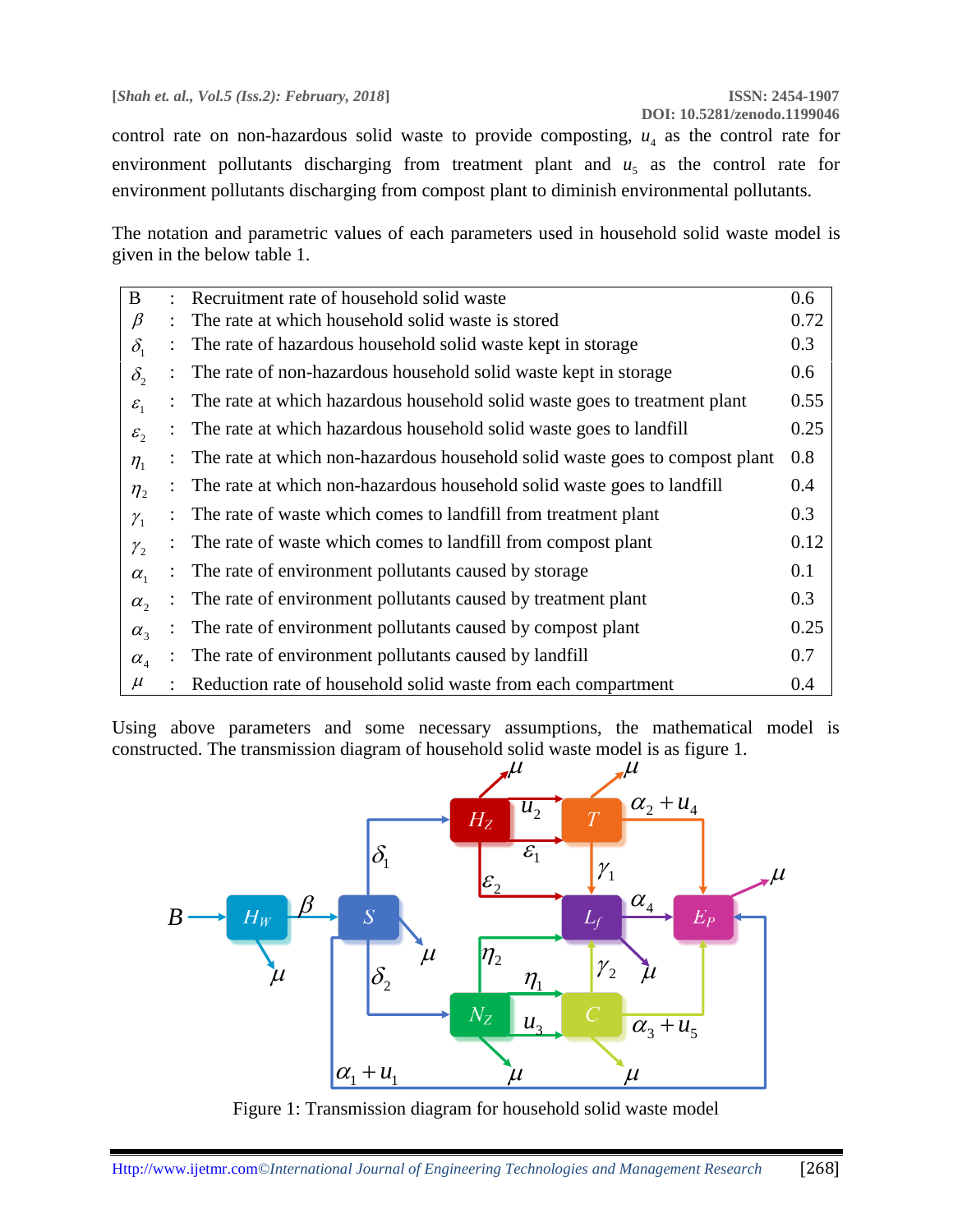**DOI: 10.5281/zenodo.1199046**

The system of non-linear differential equation of transmission of household solid waste is given below:

 $\frac{dH_w}{dt} = B - \beta H_w S - \mu H_w$  $\frac{d\mathbf{H}_W}{dt} = B - \beta H_W S - \mu.$  $\frac{dS}{dt} = \beta H_w S - \delta_1 S - \delta_2 S - \alpha_1 S E_p - u_1 S - \mu S$  $\frac{dS}{dt} = \beta H_W S - \delta_1 S - \delta_2 S - \alpha_1 SE_P - u_1 S - \mu_2$  $\frac{dH_Z}{dt} = \delta_1 S - \varepsilon_1 H_Z - \varepsilon_2 H_Z - u_2 H_Z - \mu H_Z$  $\frac{d^{2}z}{dt} = \delta_{1}S - \varepsilon_{1}H_{Z} - \varepsilon_{2}H_{Z} - u_{2}H_{Z} - \mu_{Z}$  $\frac{dN_z}{dt} = \delta_2 S - \eta_1 N_z - \eta_2 N_z - u_3 N_z - \mu N_z$  $\frac{d^{2}V_{Z}}{dt} = \delta_{2}S - \eta_{1}N_{Z} - \eta_{2}N_{Z} - u_{3}N_{Z} - \mu N_{Z}$ (1)  $\frac{dT}{dt} = \varepsilon_1 H_Z - \alpha_2 T E_P - \gamma_1 T + u_2 H_Z - u_4 T - \mu T$  $\frac{d\mathbf{d}t}{dt} = \mathcal{E}_1 H_Z - \alpha_2 T E_p - \gamma_1 T + u_2 H_Z - u_4 T - \mu$  $\frac{dC}{dt} = \eta_1 N_z - \alpha_3 C E_p - \gamma_2 C + u_3 N_z - u_5 C - \mu C$  $\frac{d\mathbf{x}}{dt} = \eta_1 N_z - \alpha_3 C E_p - \gamma_2 C + u_3 N_z - u_5 C - \mu^2$  $\frac{f}{f} = \varepsilon_2 H_z + \eta_2 N_z + \gamma_1 T + \gamma_2 C - \alpha_4$  $Z$   $\frac{1}{2}$  $\frac{1}{2}$  $\frac{1}{2}$  $\frac{1}{2}$  $\frac{1}{2}$  $\frac{1}{2}$  $\frac{1}{2}$  $\frac{1}{2}$  $\frac{1}{2}$  $\frac{1}{2}$  $\frac{1}{2}$  $\frac{1}{2}$  $\frac{1}{2}$  $\frac{1}{2}$  $\frac{1}{2}$  $\frac{1}{2}$  $\frac{1}{2}$  $\frac{1}{2}$  $\frac{1}{2}$  $\frac{1}{2}$  $\frac{1}{2}$  *\frac{1}{ dL*  $H_a + n_2 N_a + \gamma T + \gamma_2 C - \alpha_4 L_c E_p - \mu L$  $\frac{d}{dt} = \varepsilon_2 H_Z + \eta_2 N_Z + \gamma_1 T + \gamma_2 C - \alpha_4 L_f E_P - \mu.$  $\frac{dE_{P}}{dt} = \alpha_{1}SE_{P} + \alpha_{2}TE_{P} + \alpha_{3}CE_{P} + \alpha_{4}L_{f}E_{P} + u_{1}S + u_{4}T + u_{5}C - \mu E_{P}$  $\frac{dI}{dt} = \alpha_1 SE_p + \alpha_2 TE_p + \alpha_3 CE_p + \alpha_4 L_f E_p + u_1 S + u_4 T + u_5 C - \mu_5$ 

where  $H_W + S + N_Z + N_Z + T + C + L_f + E_P = N$ . Also,  $H_w > 0$ ;  $S, H_z, N_z, T, C, L_f, E_p \ge 0$ .

Adding above differential equations of system (1), we get  $\frac{d}{dt}(H_w + S + H_z + N_z + T + C + L_f + E_p) = B - \mu \left(H_w + S + H_z + N_z + T + C + L_f + E_p\right) \ge 0$  $\frac{1}{dt}(H_{w}+S+H_{z}+N_{z}+T+C+L_{f}+E_{P})=B-\mu(H_{w}+S+H_{z}+N_{z}+T+C+L_{f}+E_{P})\geq$ 

Which implies that  $\lim_{t \to \infty} \sup (H_w + S + H_z + N_z + T + C + L_f + E_p)$  $H_w + S + H_z + N_z + T + C + L_z + E_n$ )  $\leq \frac{B}{2}$  $\rightarrow \infty$  , and the set of  $\mu$  $+ S + H_{z} + N_{z} + T + C + L_{f} + E_{p}$   $\leq -$ .

Therefore, the feasible region of the model is

$$
\Lambda = \left\{ \left( H_W, S, H_Z, N_Z, T, C, L_f, E_P \right) \in i^{8} : H_W + S + H_Z + N_Z + T + C + L_f + E_P \leq \frac{B}{\mu} \right\}.
$$

Now, the equilibrium point of the household solid waste model is  ${E}^*\Big({H}_{\rm{W}}^*, {S}^*, {H}_{\rm{Z}}^*, {\N}_{\rm{Z}}^*, {T}^*, {C}^*, {L}_{\rm{f}}^*, {E}_{\rm{P}}^*\Big)$  where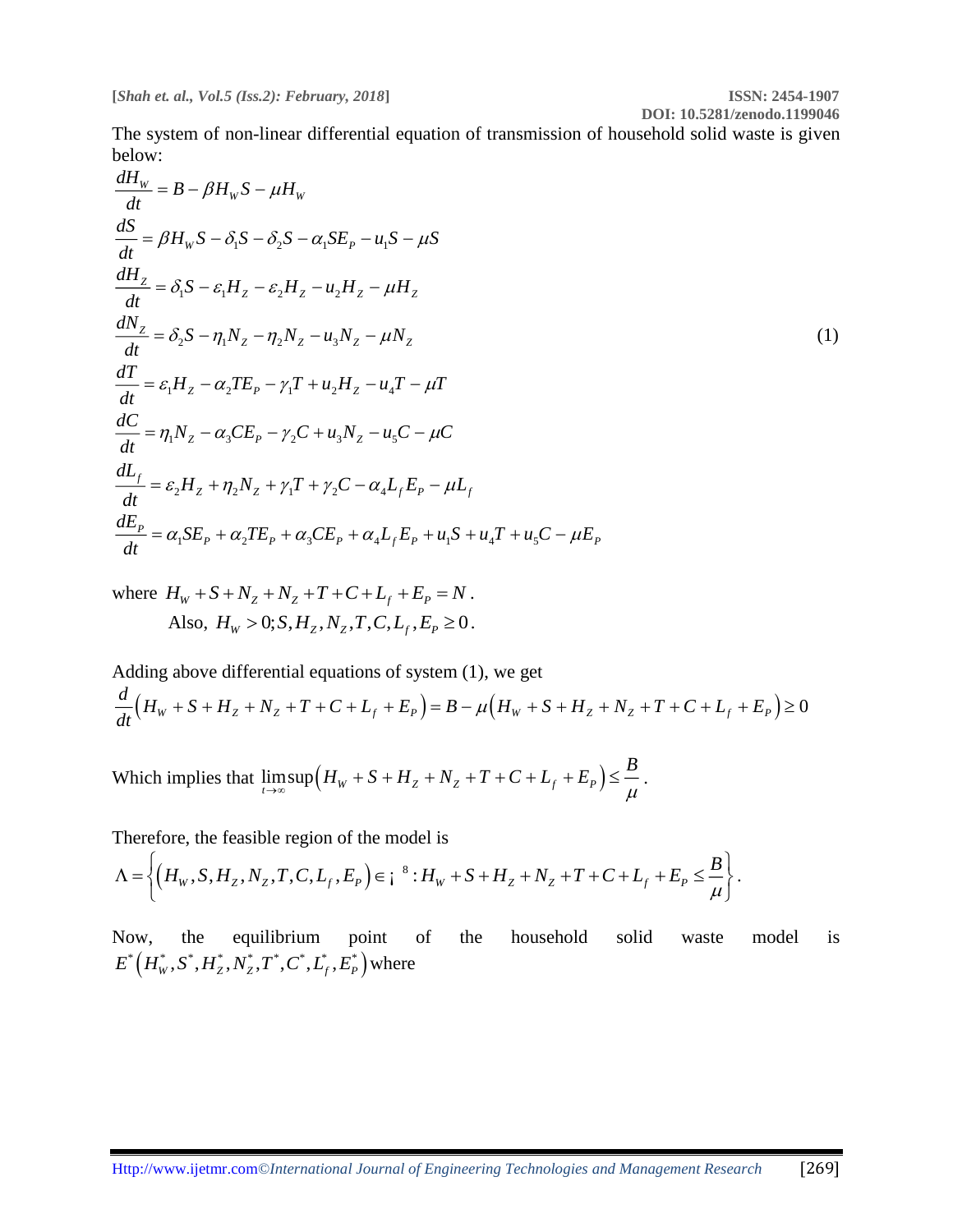**DOI: 10.5281/zenodo.1199046**

$$
H_{w}^{*} = \frac{B}{\beta S^{*} + \mu}, S^{*} = S, H_{Z}^{*} = \frac{\delta_{1}S^{*}}{\epsilon_{1} + \epsilon_{2} + \mu} N_{Z}^{*}, = \frac{\delta_{2}S^{*}}{\eta_{1} + \eta_{2} + \mu},
$$
\n
$$
T^{*} = \frac{\alpha_{1}\epsilon_{1}\delta_{1}S^{*}(\beta S^{*} + \mu)}{(\epsilon_{1} + \epsilon_{2} + \mu)(\alpha_{2}(B\beta - (\delta_{1} + \delta_{2} + \mu)(\beta S^{*} + \mu)) + \alpha_{1}(\gamma_{1} + \mu)(\beta S^{*} + \mu))},
$$
\n
$$
C^{*} = \frac{\alpha_{1}\eta_{1}\delta_{2}S^{*}(\beta S^{*} + \mu)}{(\eta_{1} + \eta_{2} + \mu)(\alpha_{3}(B\beta - (\delta_{1} + \delta_{2} + \mu)(\beta S^{*} + \mu)) + \alpha_{1}(\gamma_{2} + \mu)(\beta S^{*} + \mu))},
$$
\n
$$
L_{f}^{*} = \frac{1}{\alpha_{4}(B\beta - (\delta_{1} + \delta_{2} + \mu)(\beta S^{*} + \mu) + \mu\alpha_{1}(\beta S^{*} + \mu))} \left[\frac{\epsilon_{2}\delta_{1}S^{*}}{\epsilon_{1} + \epsilon_{2} + \mu} + \frac{\eta_{2}\delta_{2}S^{*}}{\eta_{1} + \eta_{2} + \mu} + \frac{\alpha_{1}\gamma_{1}\epsilon_{1}\delta_{1}S^{*}(\beta S^{*} + \mu)}{(\epsilon_{1} + \epsilon_{2} + \mu)(\alpha_{2}(B\beta - (\delta_{1} + \delta_{2} + \mu)(\beta S^{*} + \mu)) + \alpha_{1}(\gamma_{1} + \mu)(\beta S^{*} + \mu))}\right]
$$
\n
$$
+ \frac{\alpha_{1}\gamma_{2}\eta_{1}\delta_{2}S^{*}(\beta S^{*} + \mu)}{(\eta_{1} + \eta_{2} + \mu)(\alpha_{3}(B\beta - (\delta_{1} + \delta_{2} + \mu)(\beta S^{*} + \mu)) + \alpha_{1}(\gamma_{2} + \mu)(\beta S^{*} + \mu))}\right]
$$
\n
$$
E_{p}^{*} = \frac{B\beta - (\delta_{1} + \delta_{2} + \mu)(\beta S^{*} + \mu)}
$$

Next, we will compute the basic reproduction number noted as  $R_0$  using the next generation matrix method.

Let us take 
$$
X' = (H_w, S, H_z, N_z, T, C, L_f, E_p)'
$$
, where dash denotes derivative. So,  
\n
$$
X' = \frac{dX}{dt} = f(X) - v(X)
$$

where  $f(X)$  is the rate of appearance of new individual in component and  $v(X)$  is the rate of transfer of household solid waste. They are given by

$$
f = \begin{bmatrix} \alpha_1 SE_p + \alpha_2 TE_p + \alpha_3 CE_p + \alpha_4 L_f E_p \\ 0 \\ \beta H_w S \\ 0 \\ 0 \\ 0 \\ 0 \end{bmatrix}
$$
 and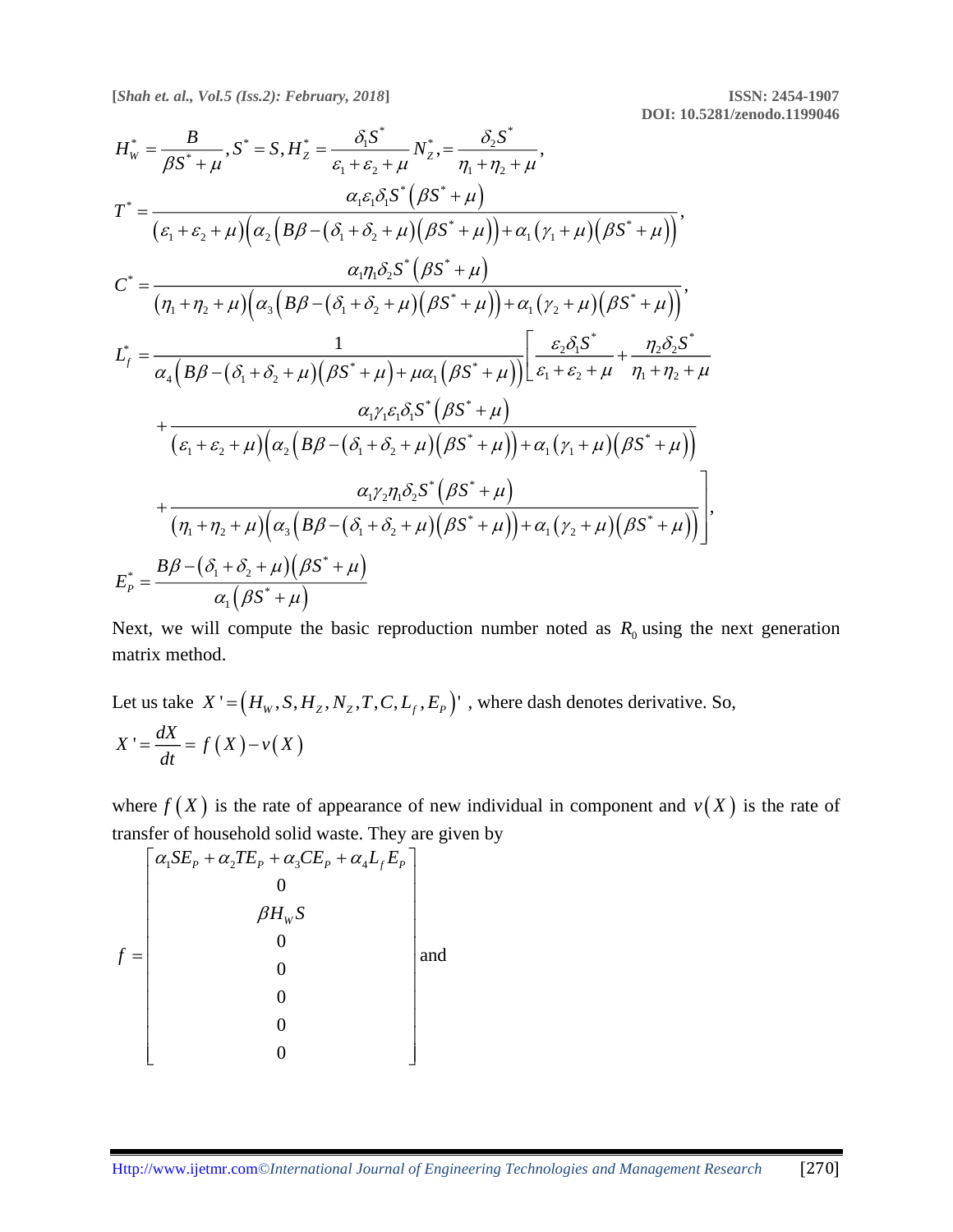**DOI: 10.5281/zenodo.1199046**

$$
v = \begin{bmatrix} \mu E_P \\ -B + \beta H_W S + \mu H_W \\ \delta_1 S + \delta_2 S + \alpha_1 S E_P + \mu S \\ -\delta_1 S + \varepsilon_1 H_Z + \varepsilon_2 H_Z + \mu H_Z \\ -\delta_2 S + \eta_1 N_Z + \eta_2 N_Z + \mu N_Z \\ -\varepsilon_1 H_Z + \alpha_2 T E_P + \gamma_1 T + \mu T \\ -\eta_1 N_Z + \alpha_3 C E_P + \gamma_2 C + \mu C \\ -\varepsilon_2 H_Z - \eta_2 N_Z - \gamma_1 T - \gamma_2 C + \alpha_4 L_f E_P + \mu L_f \end{bmatrix}
$$
  
\nNow,  $Df(E^*) = \begin{bmatrix} F & 0 \\ 0 & 0 \end{bmatrix}$  and  $Dv(E^*) = \begin{bmatrix} V & 0 \\ J_1 & J_2 \end{bmatrix}$ 

where  $F$  and  $V$  are  $8 \times 8$  matrices defined as

$$
F = \left[\frac{\partial f_i(E^*)}{\partial X_j}\right] \text{and } V = \left[\frac{\partial v_i(E^*)}{\partial X_j}\right].
$$

Finding *F* and *V* , we get

$$
F = \begin{bmatrix} \alpha_1 S^* + \alpha_2 T^* + \alpha_3 C^* + \alpha_4 L_f^* & 0 & \alpha_1 E_p^* & 0 & 0 & \alpha_2 E_p^* & \alpha_3 E_p^* & \alpha_4 E_p^* \\ 0 & 0 & 0 & 0 & 0 & 0 & 0 & 0 \\ 0 & \beta S^* & \beta H_w^* & 0 & 0 & 0 & 0 & 0 \\ 0 & 0 & 0 & 0 & 0 & 0 & 0 & 0 \\ 0 & 0 & 0 & 0 & 0 & 0 & 0 & 0 \\ 0 & 0 & 0 & 0 & 0 & 0 & 0 & 0 \\ 0 & 0 & 0 & 0 & 0 & 0 & 0 & 0 \\ 0 & \beta S^* + \mu & \beta H_w^* & 0 & 0 & 0 & 0 & 0 \\ \alpha_1 S^* & 0 & \delta_1 + \delta_2 + \alpha_1 E_p^* + \mu & 0 & 0 & 0 & 0 & 0 \\ 0 & 0 & -\delta_1 & \epsilon_1 + \epsilon_2 + \mu & 0 & 0 & 0 & 0 \\ 0 & 0 & -\delta_2 & 0 & \eta_1 + \eta_2 + \mu & 0 & 0 & 0 \\ \alpha_2 T^* & 0 & 0 & -\epsilon_1 & 0 & \alpha_2 E_p^* + \gamma_1 + \mu & 0 & 0 \\ \alpha_3 C^* & 0 & 0 & 0 & -\eta_1 & 0 & \alpha_3 E_p^* + \gamma_2 + \mu & 0 \\ \alpha_4 L_f^* & 0 & 0 & -\epsilon_2 & -\eta_2 & -\gamma_1 & -\gamma_2 & \alpha_4 E_p^* + \mu \end{bmatrix}
$$

 $1 \quad$   $2 \quad$ 

Here, above matrix *V* is non-singular matrix.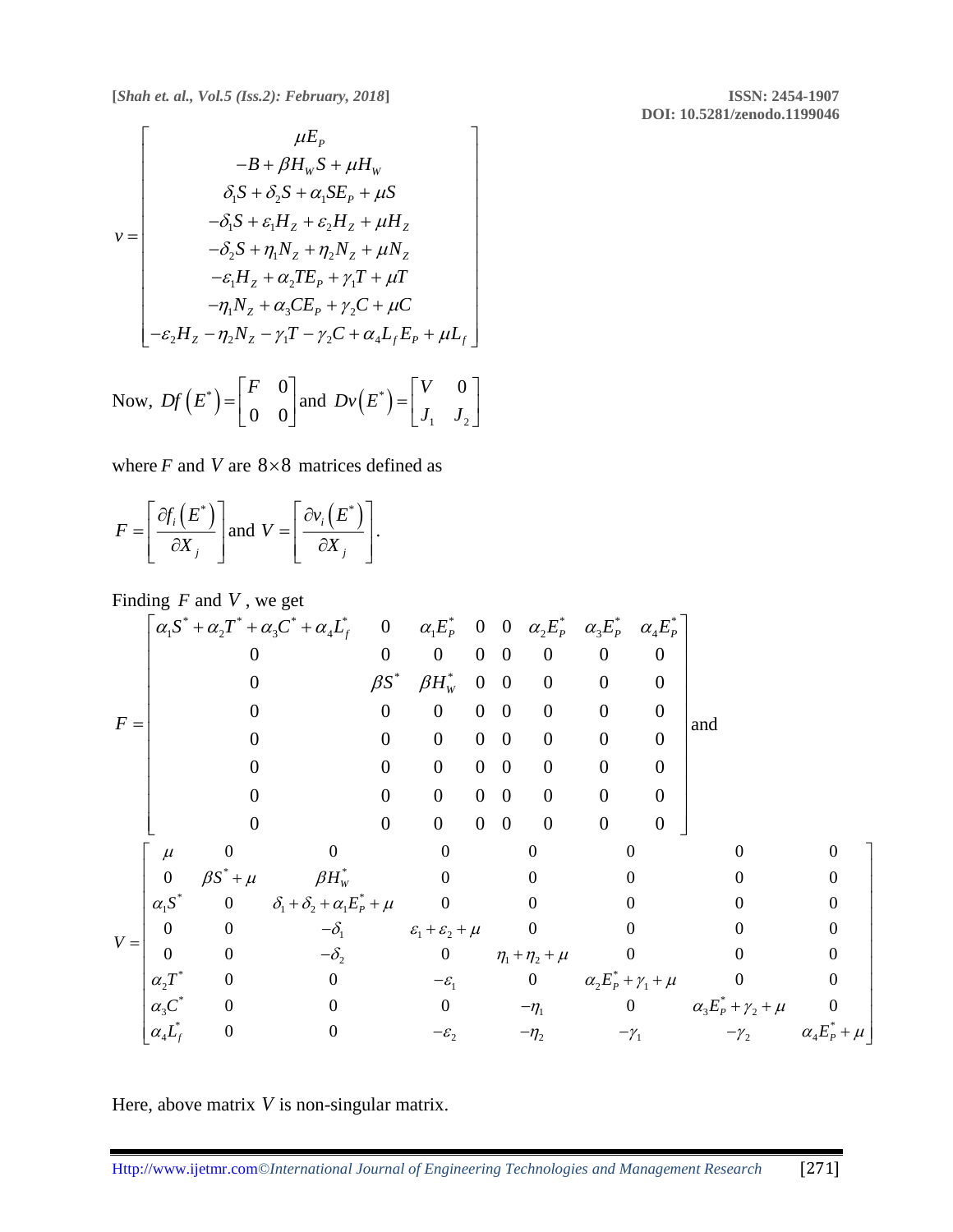Therefore, the expression of basic reproduction number  $R_0$  is as following

$$
R_0 = \text{spectral radius of matrix } FV^{-1}
$$
\n
$$
\Rightarrow R_0 = \frac{\alpha_1 S^* + \alpha_2 T^* + \alpha_3 C^* + \alpha_4 L_f^*}{\mu} - \frac{\alpha_1^2 E_p^* S^*}{\mu (\delta_1 + \delta_2 + \alpha_1 E_p^* + \mu)}
$$
\n
$$
-\frac{\alpha_1 \alpha_2^2 T^* E_p^{*^2} (\varepsilon_1 + \varepsilon_2 + \mu) + ((\delta_1 + \delta_2 + \mu)(\varepsilon_1 + \varepsilon_2 + \mu) \alpha_2^2 T^* + \alpha_1 \alpha_2 \varepsilon_1 \delta_1 S^*) E_p^*}{\mu (\varepsilon_1 + \varepsilon_2 + \mu)(\delta_1 + \delta_2 + \alpha_1 E_p^* + \mu)(\alpha_2 E_p^* + \gamma_1 + \mu)}
$$
\n
$$
-\frac{\alpha_1 \alpha_3^2 C^* E_p^{*^2} (\eta_1 + \eta_2 + \mu) + ((\delta_1 + \delta_2 + \mu)(\eta_1 + \eta_2 + \mu) \alpha_3^2 C^* + \alpha_1 \alpha_3 \eta_1 \delta_2 S^*) E_p^*}{\mu (\eta_1 + \eta_2 + \mu)(\delta_1 + \delta_2 + \alpha_1 E_p^* + \mu)(\alpha_3 E_p^* + \gamma_2 + \mu)}
$$
\n
$$
-\frac{S^* f_1 (E_p^*) + T^* f_2 (E_p^*) + C^* f_3 (E_p^*) + L_f^* f_4 (E_p^*)}{\mu (\varepsilon_1 + \varepsilon_2 + \mu)(\eta_1 + \eta_2 + \mu)(\delta_1 + \delta_2 + \alpha_1 E_p^* + \mu)(\alpha_2 E_p^* + \gamma_1 + \mu)(\alpha_3 E_p^* + \gamma_2 + \mu)(\alpha_4 E_p^* + \mu)}
$$
\n(2)

where

$$
f_1(E_p^*) = \alpha_1 \alpha_4 \Big[ \Big\{ \alpha_2 \alpha_3 \Big( \delta_1 \varepsilon_2 \big( \eta_1 + \eta_2 + \mu \big) + \delta_2 \eta_2 \big( \varepsilon_1 + \varepsilon_2 + \mu \big) \Big) \Big\} E_p^{*3} + \Big\{ \alpha_3 \big( \eta_2 \delta_2 \big( \gamma_1 + \mu \big) \big( \varepsilon_1 + \varepsilon_2 + \mu \big) + \Big( \eta_1 + \eta_2 + \mu \big) \delta_1 \big( \big( \gamma_1 + \mu \big) \varepsilon_2 + \gamma_1 \varepsilon_1 \big) \Big) + \alpha_2 \big( \big( \eta_1 + \eta_2 + \mu \big) \big( \delta_1 \varepsilon_2 \big( \gamma_2 + \mu \big) + \eta_2 \delta_2 \varepsilon_1 \big) + \delta_2 \big( \varepsilon_2 + \mu \big) \Big( \eta_2 \big( \gamma_2 + \mu \big) + \eta_1 \gamma_2 \big) \Big) \Big\} E_p^{*2} + \Big\{ \big( \varepsilon_1 + \varepsilon_2 + \mu \big) \big( \gamma_1 + \mu \big) \big( \gamma_2 \eta_1 + \big( \gamma_2 + \mu \big) \eta_2 \big) \delta_2 + \big( \eta_1 + \eta_2 + \mu \big) \Big( \gamma_2 + \mu \big) \big( \gamma_1 \varepsilon_1 + \big( \gamma_1 + \mu \big) \varepsilon_2 \big) \delta_1 \Big\} E_p^* \Big]
$$

$$
f_{2}(E_{P}^{*}) = \alpha_{2}\alpha_{4}\gamma_{1}(\varepsilon_{1} + \varepsilon_{2} + \mu)(\eta_{1} + \eta_{2} + \mu)[\{\alpha_{1}\alpha_{3}\}E_{P}^{*^{3}} + \{\alpha_{1}(\gamma_{2} + \mu) + \alpha_{3}(\delta_{1} + \delta_{2} + \mu)\}E_{P}^{*^{2}} + \{(\delta_{1} + \delta_{2} + \mu)(\gamma_{2} + \mu)\}E_{P}^{*}]
$$
  
\n
$$
f_{3}(E_{P}^{*}) = \alpha_{3}\alpha_{4}\gamma_{2}(\varepsilon_{1} + \varepsilon_{2} + \mu)(\eta_{1} + \eta_{2} + \mu)[\{\alpha_{1}\alpha_{2}\}E_{P}^{*^{3}} + \{\alpha_{1}(\gamma_{1} + \mu) + \alpha_{2}(\delta_{1} + \delta_{2} + \mu)\}E_{P}^{*^{2}} + \{(\delta_{1} + \delta_{2} + \mu)(\gamma_{1} + \mu)\}E_{P}^{*}]
$$
  
\n
$$
f_{4}(E_{P}^{*}) = \alpha_{4}^{2}(\varepsilon_{1} + \varepsilon_{2} + \mu)(\eta_{1} + \eta_{2} + \mu)[\{\alpha_{1}\alpha_{2}\alpha_{3}\}E_{P}^{*^{4}} + \{\alpha_{2}(\varepsilon_{1} + \varepsilon_{2} + \mu)(\eta_{1} + \eta_{2} + \mu)(\alpha_{1} + \mu)(\eta_{1} + \mu)(\alpha_{1} + \mu)(\eta_{1} + \mu)(\alpha_{1} + \mu)(\alpha_{2} + \mu)(\alpha_{3}(\eta_{1} + \mu) + \alpha_{3}(\delta_{1} + \delta_{2} + \mu))\}E_{P}^{*^{3}} + \{\alpha_{1}(\eta_{1} + \mu)(\eta_{2} + \mu) + \alpha_{2}(\delta_{1} + \delta_{2} + \mu)(\eta_{2} + \mu)(\eta_{2} + \mu)(\alpha_{2} + \mu)(\eta_{1} + \mu)(\alpha_{3} + \mu)(\alpha_{2} + \mu)(\alpha_{3} + \mu)(\alpha_{3} + \mu)(\alpha_{3} + \mu)(\alpha_{3} + \mu)(\alpha_{3} + \mu)(\alpha_{3} + \mu)(\alpha_{3} + \mu)(\alpha_{3} + \mu)(\alpha_{3} + \mu)(\alpha_{3} + \mu)(\alpha_{3
$$

In the next section, equilibria of the household solid waste model will be conversed.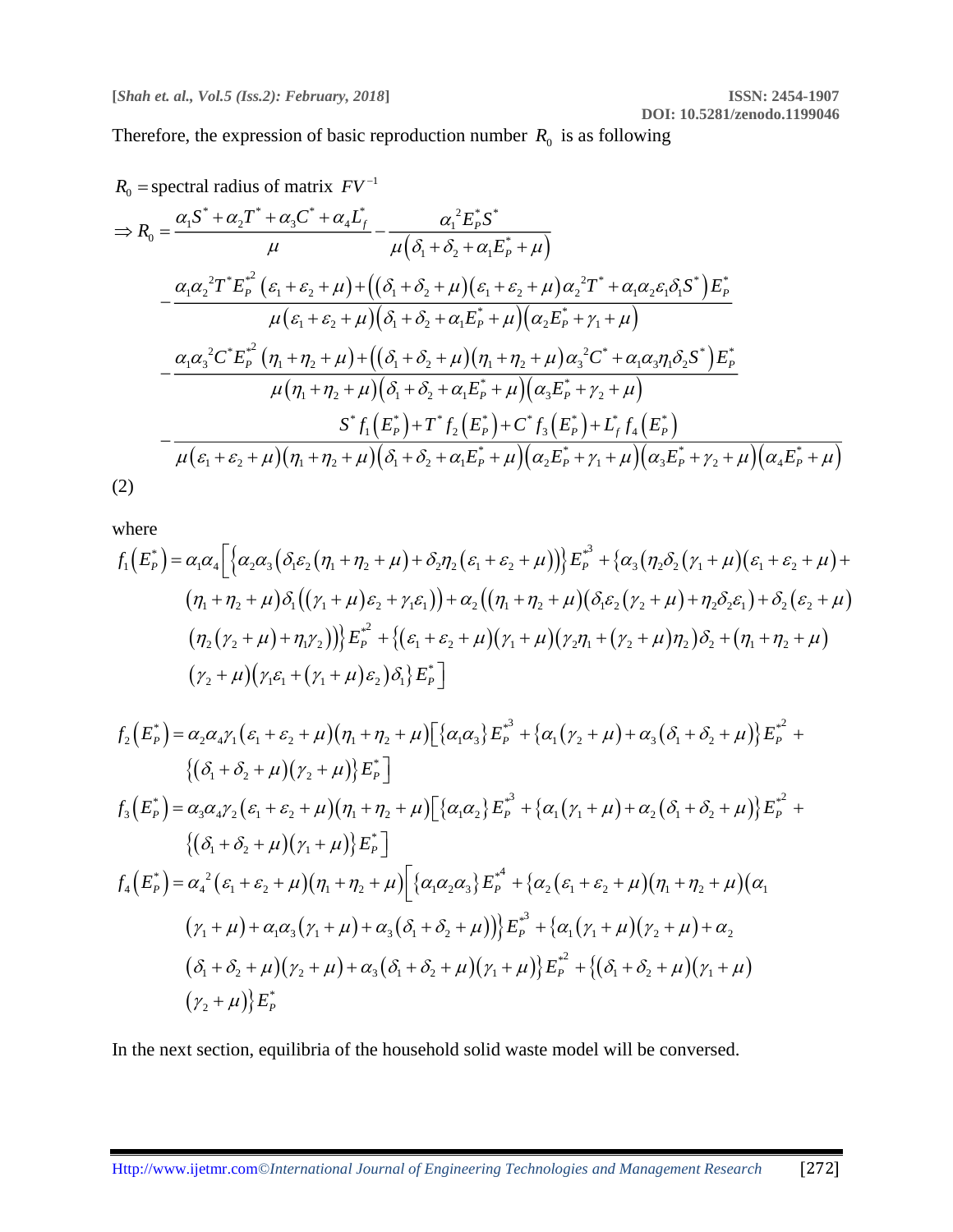# **3. Equilibrium**

In the current section, the equilibrium of local stability and global stability is established for the household solid waste model.

### **3.1. Local Stability**

Here, we have proposed the local stability of the household solid waste model at equilibrium point  $E^*$ .

Now, the Jacobian matrix  $J$  at the equilibrium point  $E^*$  is given by

|  |                | $-a_{11}$ $-\beta H_w^*$ 0 0 0 0 0       |                        |                  |                            |                                         |                                                                          |
|--|----------------|------------------------------------------|------------------------|------------------|----------------------------|-----------------------------------------|--------------------------------------------------------------------------|
|  | $\beta S^*$    | $-a_{22}$                                |                        |                  |                            | $0 \qquad 0 \qquad 0 \qquad 0 \qquad 0$ |                                                                          |
|  |                | $0 \qquad \delta_{\scriptscriptstyle 1}$ | $-a_{33}$              |                  |                            |                                         | $0 \qquad 0 \qquad 0 \qquad 0 \qquad 0$                                  |
|  | $\overline{0}$ | $\delta_2$ 0                             |                        |                  |                            | $-a_{44}$ 0 0 0                         | $0 \mid$                                                                 |
|  |                |                                          |                        |                  |                            |                                         | 0 $\varepsilon_1$ 0 $-a_{55}$ 0 0 $-a_2T^*$                              |
|  |                | $\mathbf{0}$                             |                        |                  |                            |                                         | 0 $\eta_1$ 0 $-a_{66}$ 0 $-a_{3}C^*$                                     |
|  |                |                                          | $\mathcal{E}_{\gamma}$ | $\eta$ ,         | $\gamma_1 \qquad \gamma_2$ | $-a_{77}$                               | $-\alpha_4 L_f^*$                                                        |
|  | $\overline{0}$ | $\alpha_1 E_p^* = 0$                     |                        | $\boldsymbol{0}$ |                            |                                         | $\alpha_2 E_P^* \quad \alpha_3 E_P^* \quad \alpha_4 E_P^* \quad -a_{88}$ |

where

$$
a_{11} = \beta S^* + \mu, a_{22} = -\beta H_W^* + \delta_1 + \delta_2 + \alpha_1 E_P^* + \mu, a_{33} = \varepsilon_1 + \varepsilon_2 + \mu, a_{44} = \eta_1 + \eta_2 + \mu,
$$
  

$$
a_{55} = \alpha_2 E_P^* + \gamma_1 + \mu, a_{66} = \alpha_3 E_P^* + \gamma_2 + \mu, a_{77} = \alpha_4 E_P^* + \mu, a_{88} = -\alpha_1 S^* - \alpha_2 T^* - \alpha_3 C^* - \alpha_4 L_f^* + \mu
$$

The characteristics polynomial of the Jacobian matrix  $J$  at  $E^*$  is of degree 8 with coefficients  $A_{11}$ ,  $A_{22}$ ,  $A_{33}$ ,  $A_{44}$ ,  $A_{55}$ ,  $A_{66}$ ,  $A_{77}$  and  $A_{88}$  (file can be sent on request). Here, all the coefficients are positive and satisfy the condition of Routh-Hurwitz criterion (Routh E.J. 1877).

**Theorem 1:** The unique positive equilibrium point  $E^*$  is locally asymptotically stable with the condition that  $A_{88} > 0$  if and only if  $\mu > \alpha_1 S + \alpha_2 T + \alpha_3 C + \alpha_4 L_f$ .

#### **3.2. Global Stability**

Here, we have studied the global stability of the household solid waste model at equilibrium point  $E^*$ .

Consider the Lyapunov function

$$
L(t) = \frac{1}{2} \Big[ \Big( H_w - H_w^* \Big) + \Big( S - S^* \Big) + \Big( H_z - H_z^* \Big) + \Big( N_z - N_z^* \Big) + \Big( T - T^* \Big) + \Big( C - C^* \Big) + \Big( L_f - L_f^* \Big) + \Big( E_p - E_p^* \Big) \Big]^2
$$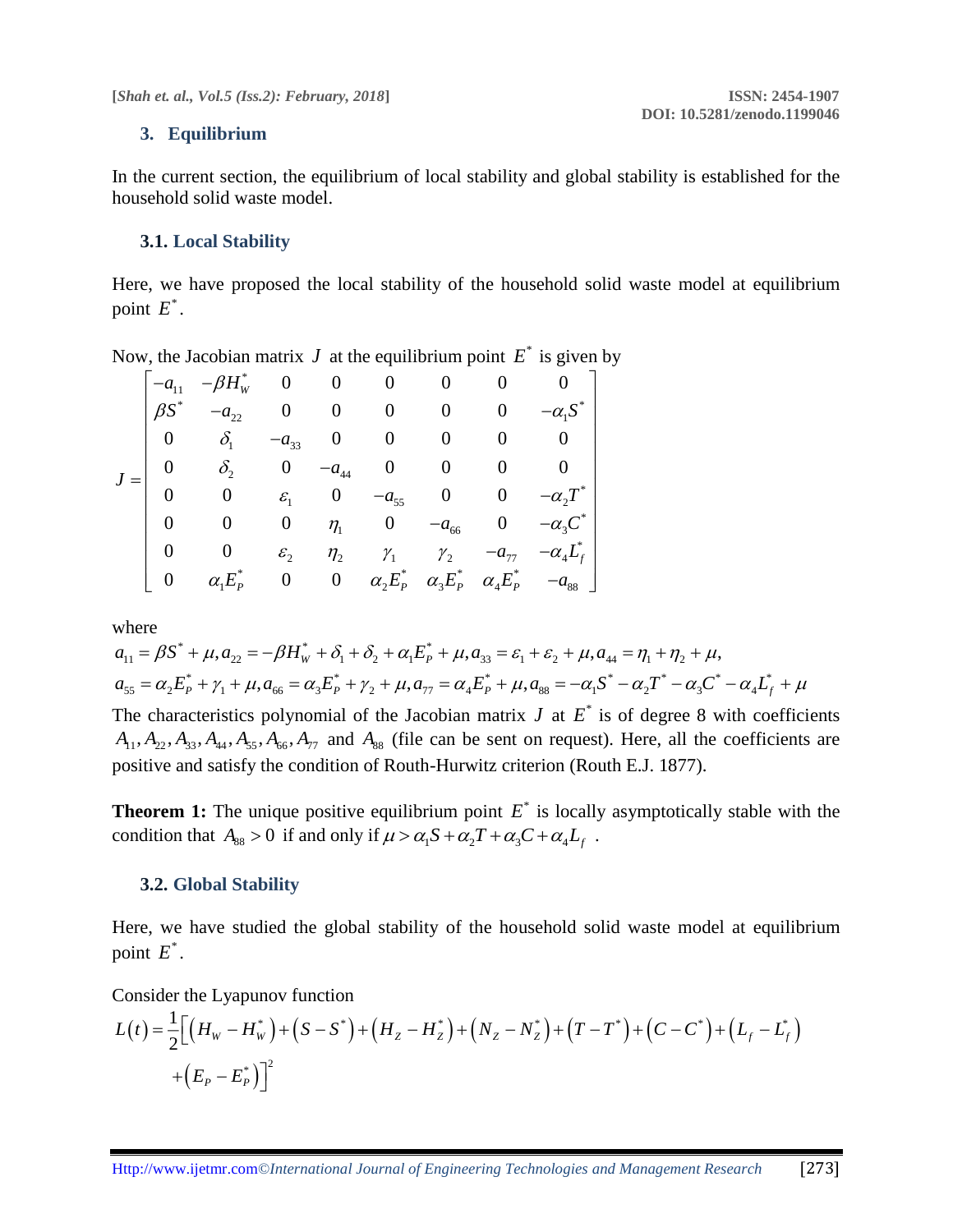**DOI: 10.5281/zenodo.1199046**

$$
L'(t) = \left[ (H_W - H_W^*) + (S - S^*) + (H_Z - H_Z^*) + (N_Z - N_Z^*) + (T - T^*) + (C - C^*) + (L_f - L_f^*) + (E_f - E_f^*) \right] \right]
$$
  
+  $(E_f - E_f^*)$   $\left[ H_W^* + S^* + H_Z^* + N_Z^* + T^* + C^* + L_f^* + E_f^* \right]$   
=  $\left[ (H_W - H_W^*) + (S - S^*) + (H_Z - H_Z^*) + (N_Z - N_Z^*) + (T - T^*) + (C - C^*) + (L_f - L_f^*) \right]$   
+  $(E_f - E_f^*)$   $\left[ B - \mu H_W - \mu S - \mu H_Z - \mu N_Z - \mu T - \mu C - \mu L_f - \mu E_f \right]$   
=  $\left[ (H_W - H_W^*) + (S - S^*) + (H_Z - H_Z^*) + (N_Z - N_Z^*) + (T - T^*) + (C - C^*) + (L_f - L_f^*) \right]$   
+  $(E_f - E_f^*)$   $\left[ \mu H_W^* + \mu S^* + \mu H_Z^* + \mu N_Z^* + \mu T^* + \mu C^* + \mu L_f^* + \mu E_f^* - \mu H_W - \mu S \right]$   
=  $-\mu [ (H_W - H_W^*) + (S - S^*) + (H_Z - H_Z^*) + (N_Z - N_Z^*) + (T - T^*) + (C - C^*) + (L_f - L_f^*) \right]$   
+  $(E_f - E_f^*)$   $\right]^2 \le 0$   
where we have used,  $B = \mu H^* + \mu S^* + \mu H^* + \mu N^* + \mu T^* + \mu C^* + \mu I^* + \mu F^*$ 

where we have used,  $B = \mu H_w^* + \mu S^* + \mu H_Z^* + \mu N_Z^* + \mu T^* + \mu C^* + \mu L_f^* + \mu E_P^*$ .

**Theorem 2:** The unique positive equilibrium point  $E^*$  is globally asymptotically stable.

#### **4. Optimal Control**

The objective of the household solid waste model is to minimize the environmental pollutants by maximizing treatments. To achieve the objective the controls are considered. For the mathematical model the objective function of household solid waste in the system along with the optimal controls is given as

$$
J(u_i, \Omega) = \int_0^T \left( A_1 H_w^2 + A_2 S^2 + A_3 H_z^2 + A_4 N_z^2 + A_5 T^2 + A_6 C^2 + A_7 L_f^2 + A_8 E_P^2 + w_1 u_1^2 + w_2 u_2^2 + w_3 u_3^2 + w_4 u_4^2 + w_5 u_5^2 \right) dt
$$
\n(3)

where  $\Omega$  signifies the set of all compartmental variables,  $A_1, A_2, A_3, A_4, A_5, A_6, A_7, A_8$  means nonnegative weight constants for  $H_w$ ,  $S$ ,  $H_z$ ,  $N_z$ ,  $T$ ,  $C$ ,  $L_f$ ,  $E_p$  compartments respectively and  $w_1, w_2, w_3, w_4, w_5$  are weight constants for control variables  $u_1, u_2, u_3, u_4, u_5$  respectively. Since,  $w_1, w_2, w_3, w_4, w_5$  are constants for control rate of solid waste dumping, control rate on hazardous solid waste to give treatment, control rate on non-hazardous solid waste to provide composting, control rate for environment pollutants discharging from treatment plant and control rate for environment pollutants discharging from compost plant, respectively.  $u_1, u_4$  and  $u_5$  are the control variables to minimize the environmental pollutants comes from storage, treatment plant and compost plant.  $u_2$  and  $u_3$  are the control variables for maximizing the treatment to hazardous or non-hazardous solid waste from treatment plant or compost plant.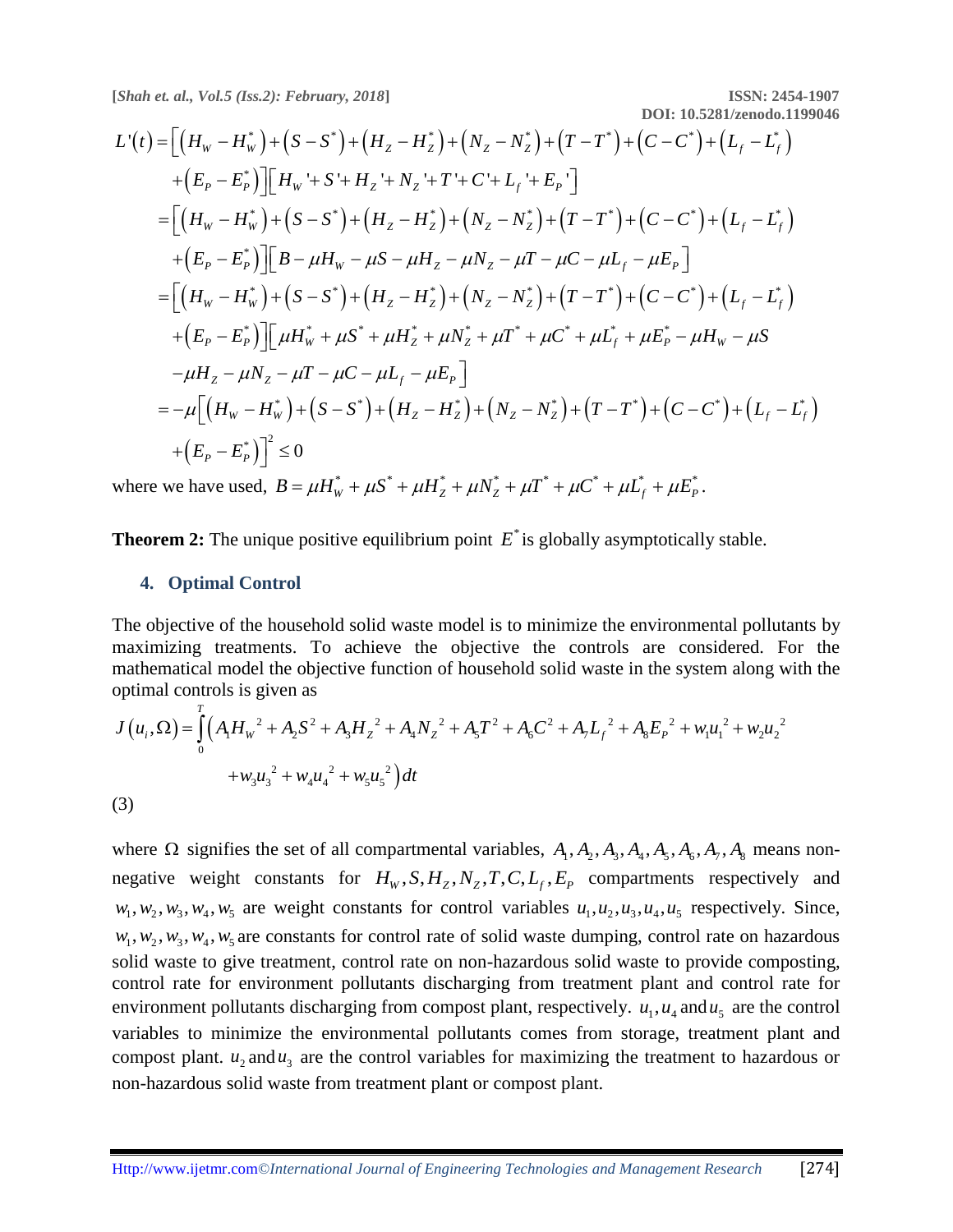**DOI: 10.5281/zenodo.1199046**

To compute the values of control variables  $u_1, u_2, u_3, u_4$  and  $u_5$  from  $t = 0$  to  $t = T$  such that  $J(u_1(t), u_2(t), u_3(t), u_4(t), u_5(t)) = \min \left\{ J(u_i^*, \Omega) / (u_1, u_2, u_3, u_4, u_5) \in \Phi \right\}$ 

where  $\Phi$  represents a smooth function on interval  $[0,1]$ . The optimal control denoted by  $u_i^*$ ,  $i = 1, 2, 3, 4, 5$  are found by accumulating all the integrands of equation (3) using the lower bounds and upper bounds respectively with the results of Fleming *et al.* (2012).

Now, to minimize the cost function in equation (3) by creating Langragian function consisting of state equations and adjoint variables  $A_i = (\lambda_1, \lambda_2, \lambda_3, \lambda_4, \lambda_5, \lambda_6, \lambda_7, \lambda_8)$  using the Pontrygin's principle (1986) is defined as

$$
L(\Lambda, A_{i}) = A_{1}H_{w}^{2} + A_{2}S^{2} + A_{3}H_{z}^{2} + A_{4}N_{z}^{2} + A_{5}T^{2} + A_{6}C^{2} + A_{7}L_{f}^{2} + A_{8}E_{p}^{2}
$$
  
+  $w_{1}u_{1}^{2} + w_{2}u_{2}^{2} + w_{3}u_{3}^{2} + w_{4}u_{4}^{2} + w_{5}u_{5}^{2}$   
+  $\lambda_{1}(B - \beta H_{w}S - \mu H_{w})$   
+  $\lambda_{2}(\beta H_{w}S - \delta_{1}S - \delta_{2}S - \alpha_{1}SE_{p} - u_{1}S - \mu S)$   
+  $\lambda_{3}(\delta_{1}S - \varepsilon_{1}H_{Z} - \varepsilon_{2}H_{Z} - u_{2}H_{Z} - \mu H_{Z})$   
+  $\lambda_{4}(\delta_{2}S - \eta_{1}N_{Z} - \eta_{2}N_{Z} - u_{3}N_{Z} - \mu N_{Z})$   
+  $\lambda_{5}(\varepsilon_{1}H_{Z} - \alpha_{2}TE_{p} - \gamma_{1}T + u_{2}H_{Z} - u_{4}T - \mu T)$   
+  $\lambda_{6}(\eta_{1}N_{Z} - \alpha_{3}CE_{p} - \gamma_{2}C + u_{3}N_{Z} - u_{5}C - \mu C)$   
+  $\lambda_{7}(\varepsilon_{2}H_{Z} + \eta_{2}N_{Z} + \gamma_{1}T + \gamma_{2}C - \alpha_{4}L_{f}E_{p} - \mu L_{f})$   
+  $\lambda_{8}(\alpha_{1}SE_{p} + \alpha_{2}TE_{p} + \alpha_{3}CE_{p} + \alpha_{4}L_{f}E_{p} + u_{1}S + u_{4}T + u_{5}C - \mu E_{p})$ 

The partial derivative of the Langragian function with respect to each variable of the compartment gives the adjoint equation variable  $A_i = (\lambda_1, \lambda_2, \lambda_3, \lambda_4, \lambda_5, \lambda_6, \lambda_7, \lambda_8)$  corresponding to the system which is as follows:

$$
\begin{split}\n\dot{\lambda}_{1} &= -\frac{\partial L}{\partial H_{W}} = -(2A_{1}H_{W} - \lambda_{1}\beta S - \lambda_{1}\mu + \lambda_{2}\beta S) \\
&= -2A_{1}H_{W} + (\lambda_{1} - \lambda_{2})\beta S + \lambda_{1}\mu \\
\dot{\lambda}_{2} &= -\frac{\partial L}{\partial S} = -(2A_{2}S - \lambda_{1}\beta H_{W} + \lambda_{2}\beta H_{W} - \lambda_{2}\delta_{1} - \lambda_{2}\delta_{2} - \lambda_{2}\alpha_{1}E_{P} - \lambda_{2}\mu_{1} - \lambda_{2}\mu + \lambda_{3}\delta_{1} + \lambda_{4}\delta_{2} + \lambda_{8}\alpha_{1}E_{P} \\
&\quad + \lambda_{8}\mu_{1}\n\end{split}
$$
\n
$$
(5)
$$
\n
$$
= -2A_{2}S + (\lambda_{1} - \lambda_{2})\beta H_{W} + (\lambda_{2} - \lambda_{3})\delta_{1} + (\lambda_{2} - \lambda_{4})\delta_{2} + (\lambda_{2} - \lambda_{8})\alpha_{1}E_{P} + (\lambda_{2} - \lambda_{8})\mu_{1} + \lambda_{2}\mu
$$
\n
$$
\begin{split}\n\dot{\lambda}_{3} &= -\frac{\partial L}{\partial H_{Z}} = -(2A_{3}H_{Z} - \lambda_{3}\varepsilon_{1} - \lambda_{3}\varepsilon_{2} - \lambda_{3}\mu_{2} - \lambda_{3}\mu + \lambda_{5}\varepsilon_{1} + \lambda_{5}\mu_{2} + \lambda_{7}\varepsilon_{2}) \\
&= -2A_{3}H_{Z} + (\lambda_{3} - \lambda_{5})\varepsilon_{1} + (\lambda_{3} - \lambda_{7})\varepsilon_{2} + (\lambda_{3} - \lambda_{5})\mu_{2} + \lambda_{3}\mu\n\end{split}
$$
\n(7)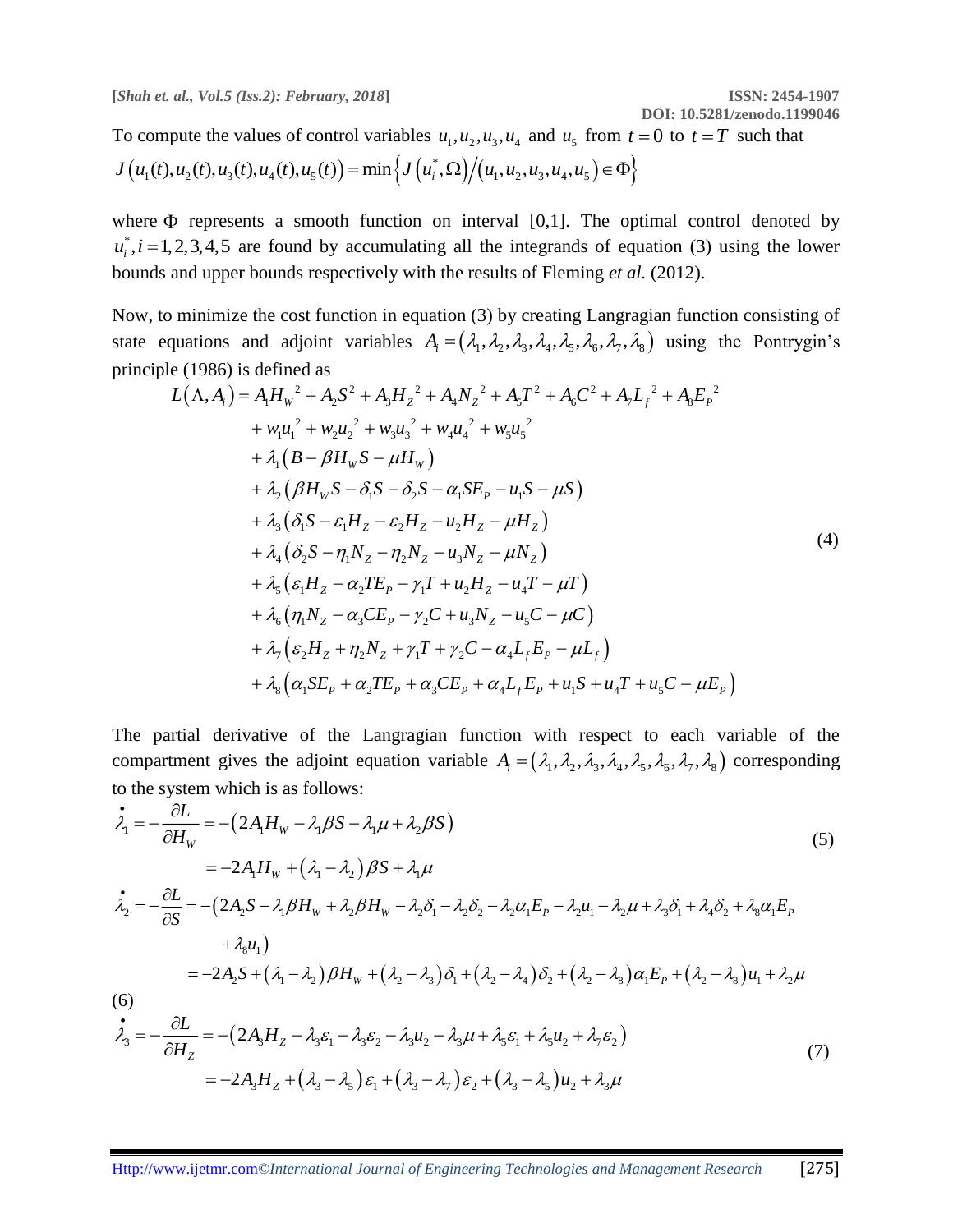**DOI: 10.5281/zenodo.1199046**

$$
\dot{\lambda}_4 = -\frac{\partial L}{\partial N_Z} = -(2A_4N_Z - \lambda_4\eta_1 - \lambda_4\eta_2 - \lambda_4u_3 - \lambda_4\mu + \lambda_6\eta_1 + \lambda_6u_3 + \lambda_7\eta_2)
$$
  
= -2A\_4N\_Z + (\lambda\_4 - \lambda\_6)\eta\_1 + (\lambda\_4 - \lambda\_7)\eta\_2 + (\lambda\_4 - \lambda\_6)u\_3 + \lambda\_4\mu (8)

$$
\dot{\lambda}_5 = -\frac{\partial L}{\partial T} = -(2A_5T - \lambda_5\alpha_2 E_p - \lambda_5\gamma_1 - \lambda_5\mu_4 - \lambda_5\mu + \lambda_7\gamma_1 + \lambda_8\alpha_2 E_p + \lambda_8\mu_4)
$$
  
= -2A\_5T + (\lambda\_5 - \lambda\_8)\alpha\_2 E\_p + (\lambda\_5 - \lambda\_7)\gamma\_1 + (\lambda\_5 - \lambda\_8)\mu\_4 - \lambda\_5\mu

$$
\dot{\lambda}_6 = -\frac{\partial L}{\partial C} = -(2A_6C - \lambda_6\alpha_3E_p - \lambda_6\gamma_2 - \lambda_6\mu_5 - \lambda_6\mu + \lambda_8\alpha_3E_p + \lambda_8\mu_5 + \lambda_7\gamma_2)
$$
  
= -2A\_6C + (\lambda\_6 - \lambda\_8)\alpha\_3E\_p + (\lambda\_6 - \lambda\_7)\gamma\_2 + (\lambda\_6 - \lambda\_8)\mu\_5 + \lambda\_6\mu (10)

$$
\begin{aligned}\n\dot{\lambda}_7 &= -\frac{\partial L}{\partial L_f} = -\left(2A_7L_f - \lambda_7\alpha_4 E_p - \lambda_7\mu + \lambda_8\alpha_4 E_p\right) \\
&= -2A_7L_f + \left(\lambda_7 - \lambda_8\right)\alpha_4 E_p + \lambda_7\mu\n\end{aligned}
$$
\n(11)

$$
\tilde{\lambda}_8 = -\frac{\partial L}{\partial E_P} = -\left(2A_8E_P - \lambda_2\alpha_1S - \lambda_5\alpha_2T - \lambda_6\alpha_3C - \lambda_7\alpha_4L_f + \lambda_8\alpha_1S + \lambda_8\alpha_2T + \lambda_8\alpha_3C + \lambda_8\alpha_4L_f - \lambda_8\mu\right)
$$
\n
$$
= -2A_8E_P + (\lambda_2 - \lambda_8)\alpha_1S + (\lambda_5 - \lambda_8)\alpha_2T + (\lambda_6 - \lambda_8)\alpha_3C + (\lambda_7 - \lambda_8)\alpha_4L_f + \lambda_8\mu
$$
\n(12)

The necessary condition for Langragian function *L* to be optimal for controls is

$$
\dot{u}_1 = -\frac{\partial L}{\partial u_1} = -2w_1u_1 + (\lambda_2 - \lambda_8)S\tag{13}
$$

$$
\dot{u}_2 = -\frac{\partial L}{\partial u_2} = -2w_2u_2 + (\lambda_3 - \lambda_5)H_Z
$$
\n(14)

$$
\dot{u}_3 = -\frac{\partial L}{\partial u_3} = -2w_3u_3 + (\lambda_4 - \lambda_6)N_Z
$$
\n(15)

$$
\dot{u}_4 = -\frac{\partial L}{\partial u_4} = -2w_4 u_4 + (\lambda_5 - \lambda_8)T\tag{16}
$$

$$
\dot{u}_5 = -\frac{\partial L}{\partial u_5} = -2w_5u_5 + (\lambda_6 - \lambda_8)C\tag{17}
$$

Solving the above equations (13) - (17), we found the values of  $u_1, u_2, u_3, u_4$  and  $u_5$  as

$$
u_1 = \frac{(\lambda_2 - \lambda_8)S}{2w_1}, u_2 = \frac{(\lambda_3 - \lambda_5)H_z}{2w_2}, u_3 = \frac{(\lambda_4 - \lambda_6)N_z}{2w_3}, u_4 = \frac{(\lambda_5 - \lambda_8)T}{2w_4} \text{ and } u_5 = \frac{(\lambda_6 - \lambda_8)C}{2w_5}
$$

Thus, the required optimal control condition is calculated as

$$
u_1^* = \max\left(a_1, \min\left(b_1, \frac{(\lambda_2 - \lambda_3)S}{2w_1}\right)\right)
$$

$$
u_2^* = \max\left(a_2, \min\left(b_2, \frac{(\lambda_3 - \lambda_5)H_Z}{2w_2}\right)\right)
$$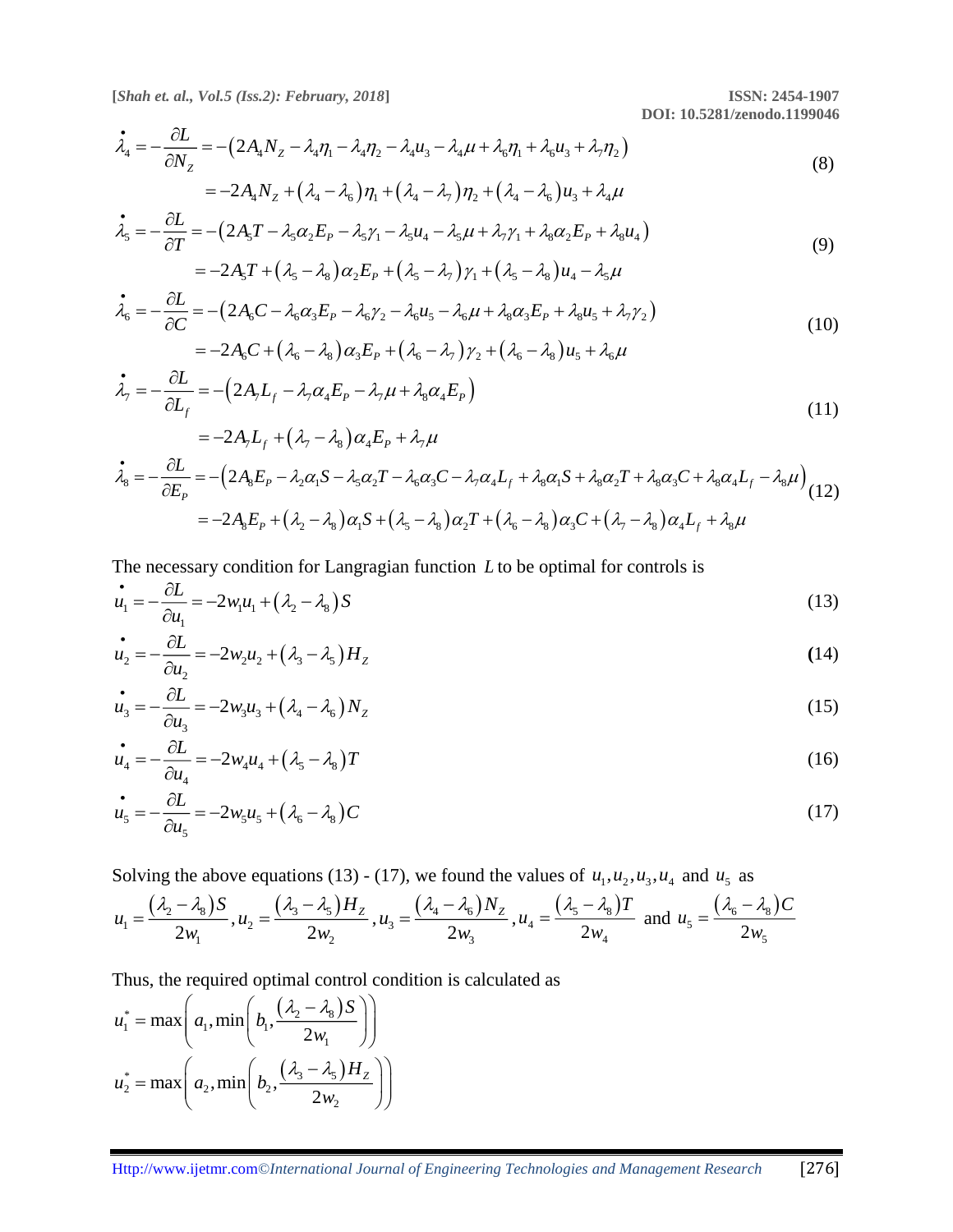**DOI: 10.5281/zenodo.1199046**

(18)

$$
u_3^* = \max\left(a_3, \min\left(b_3, \frac{(\lambda_4 - \lambda_6)N_Z}{2w_3}\right)\right)
$$
  

$$
u_4^* = \max\left(a_4, \min\left(b_4, \frac{(\lambda_5 - \lambda_8)T}{2w_4}\right)\right)
$$
  

$$
u_5^* = \max\left(a_5, \min\left(b_5, \frac{(\lambda_6 - \lambda_8)C}{2w_5}\right)\right)
$$

Next, to support the analytical result we have considered the optimal control numerically.

# **5. Numerical Simulation**

In this section, we detected the numerical simulation using the parametric values mentioned in Table 1.



Figure 2: Effect of rate of garbage on environmental pollutants

Above figure 2 represents the effect of garbage related to different sources on environmental pollutants. In the proposed paper, there are four ways for creating environmental pollutants:

- i. Due to the storage
- ii. Due to the treatment plant
- iii. Due to the compost plant
- iv. Due to the landfill

Here, due to all available sources, environmental pollutants are growing extra in compared to spreading only through the storage, treatment plant, compost plant and landfill. Due to all sources environmental pollutants increase by 250. On the other hand, due to only storage, treatment plant, compost plant and landfill, environmental pollutants are increasing approximately by 162, 57, 81 and 88 respectively. This suggests that we should apply control on each source.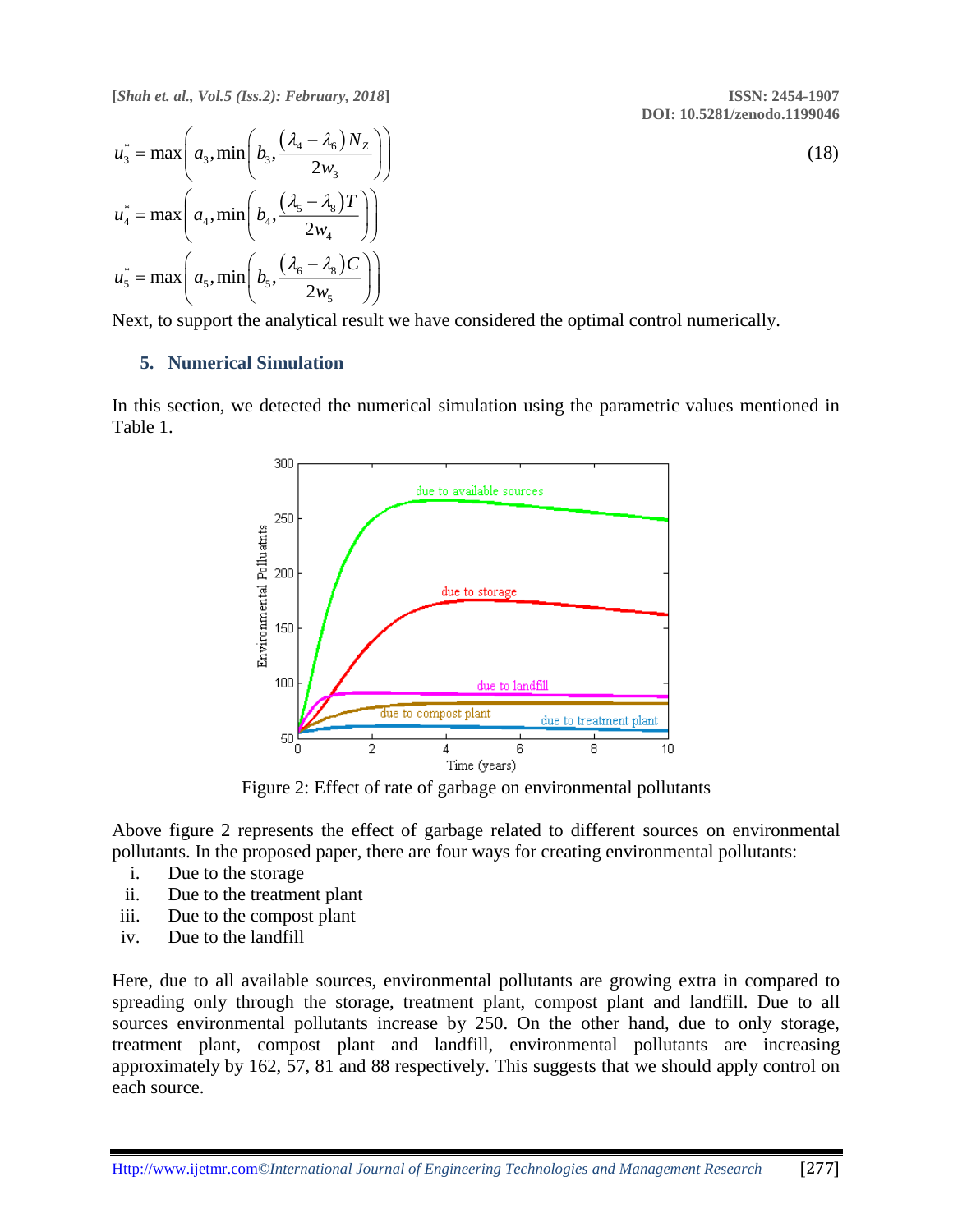Next four figures show the effect of control on – storage, treatment plant, compost plant, landfill – the compartments.

From figure 2, it is observed that treatment plant causes less pollution in comparison to other sources. So, one can apply less control on it. Therefore, after applying control, treatment plant rises with smaller rate which can be noticed from figure 3.



Figure 3: Effect of treatment plant with control and without control



Figure 4: Effect of compost plant with control and without control

Figure 4 suggests the behaviour of compost plant before and after applying control. Before applying control, compost plant is falling rapidly. But when control is applied, it increases by 30 to 42 in just about 1.5 years which is helpful to revive the nature.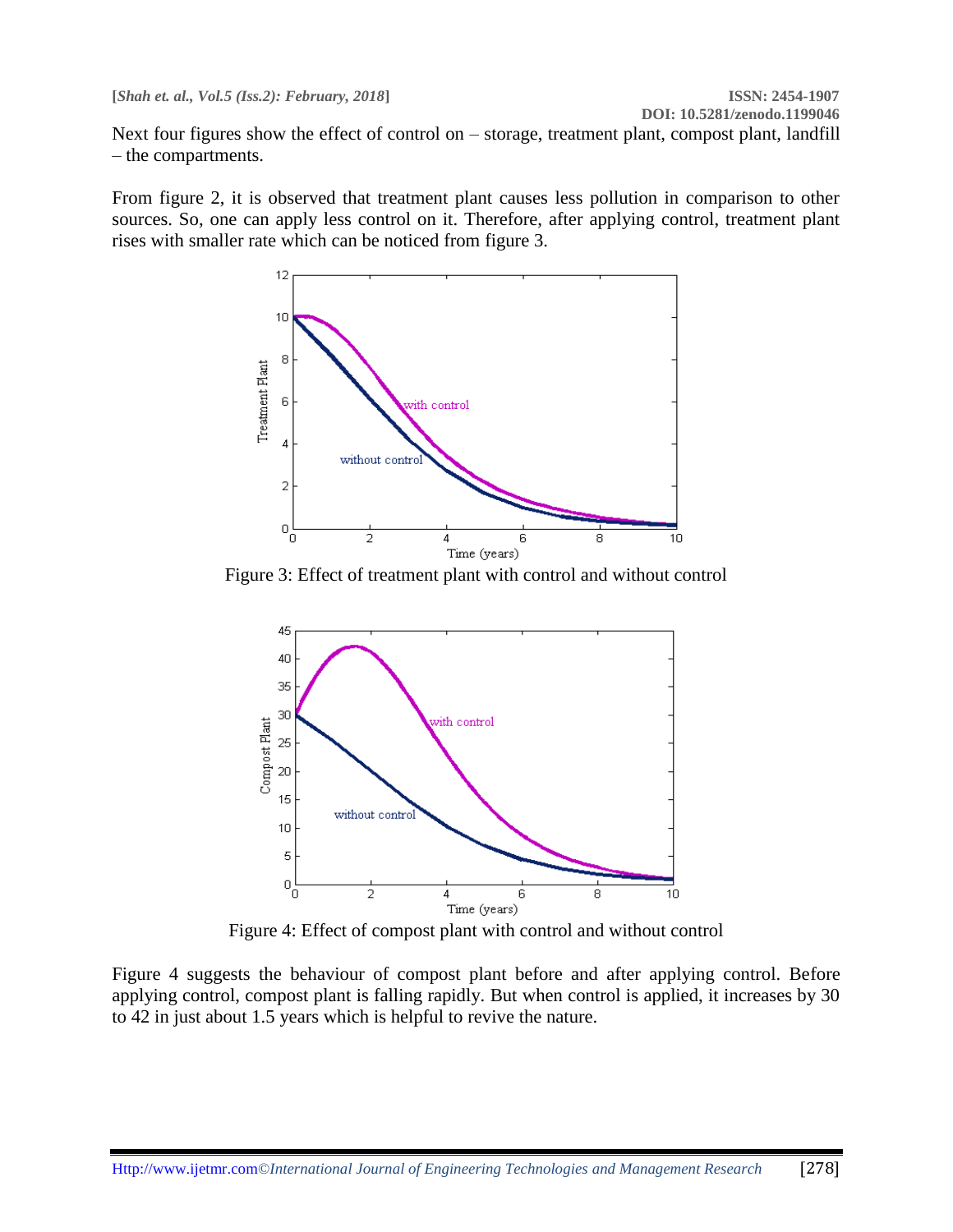

Figure 5: Effect of landfill with control and without control

As landfill also causes pollution, it is required to have control on it. Figure 5 advocates, how much landfill is decreased after putting control. After applying control, it decreases by approximately 65.25% in almost 2.2 years.



Figure 6: Effect of environment pollutants with control and without control

To control the environment pollutants, we have applied some controls. The effect of these controls on environment pollutants can be seen from figure 6. Initially environment pollutants are increasing and then after control is given they start decreasing. Here, environment pollutants are decreased by 84.15 to 76.76 unit in 10 years which indicates that if controls are exist then we can revive environment by 8.76%.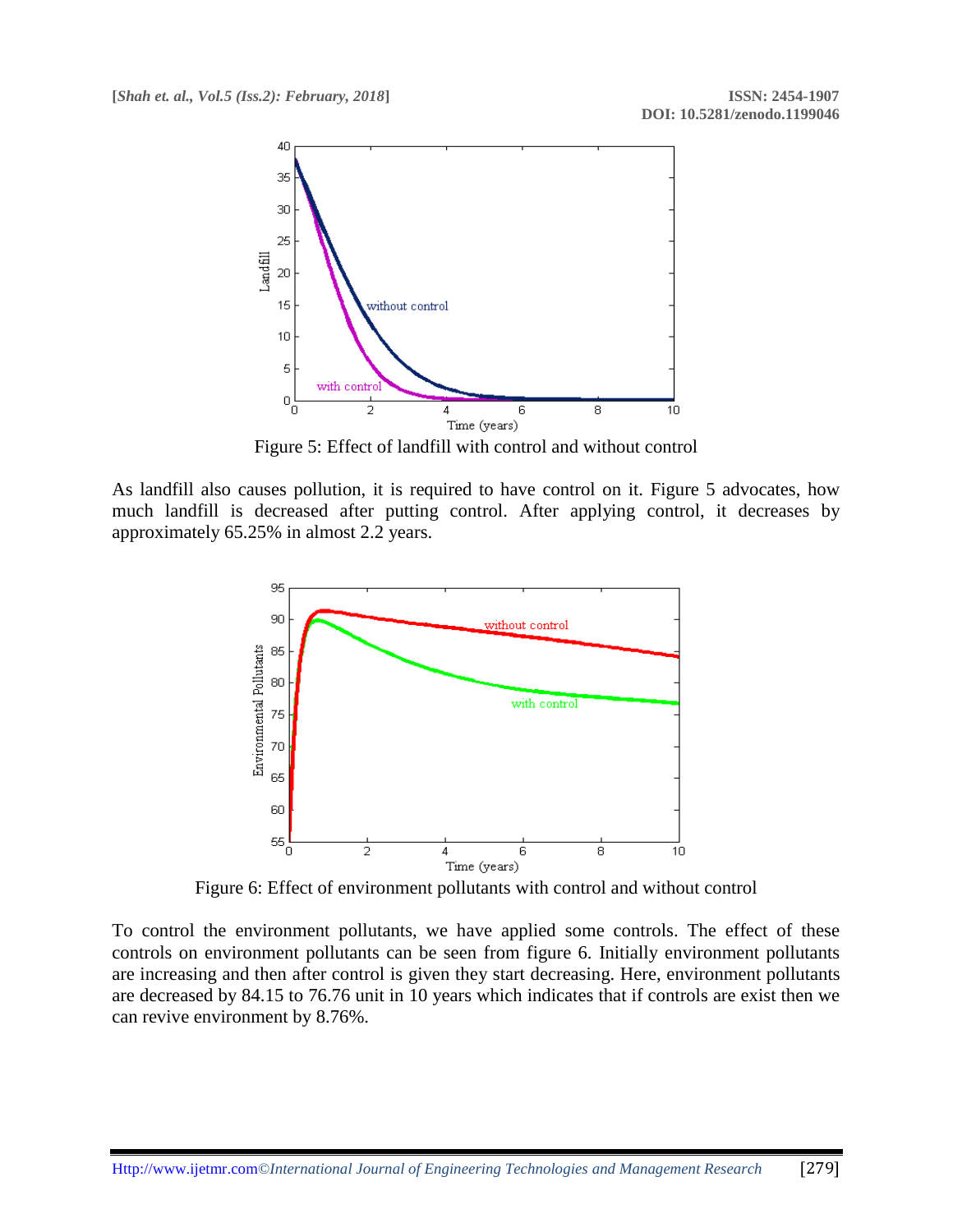

Figure 7: Effect of control variables

In this figure 7, we will see the effect of individual control on environmental pollutants. For this we have taken six cases:

- i. All the controls are applied. i.e.  $u_i \neq 0; i = 1, 2, 3, 4, 5$ .
- ii. Only  $u_1$  control rate of solid waste dumping is applied. i.e.  $u_1 \neq 0; u_i = 0; i = 2, 3, 4, 5$ .
- iii. Only  $u_2$  control rate on hazardous solid waste to give treatment is applied. i.e.  $u_2 \neq 0; u_i = 0; i = 1, 3, 4, 5.$
- iv. Only  $u_3$  control rate on non-hazardous solid waste to provide composting is applied. i.e.  $u_3 \neq 0; u_i = 0; 1, 2, 4, 5$ .
- v. Only  $u_4$  control rate for environment pollutants discharging from treatment plant is applied. i.e.  $u_4 \neq 0; u_i = 0; i = 1, 2, 3, 5$ .
- vi. Only  $u_5$  control rate for environment pollutants discharging from plant is applied. i.e.  $u_5 \neq 0; u_i = 0; i = 1, 2, 3, 4.$

From figure 7, we specify that when only  $u_3$  control is applied then environmental pollutants are increasing a lot. Now, if when only  $u_2$  control is applied then environmental pollutants are little less than  $u_3$  and so on for only  $u_1, u_4$  and  $u_5$  are applied. But when all the controls are applied then environmental pollutants are reduced. It means environment is getting revive when all the controls are presenting their role. So, it is advisable to have all the controls for saving environment as well as human health.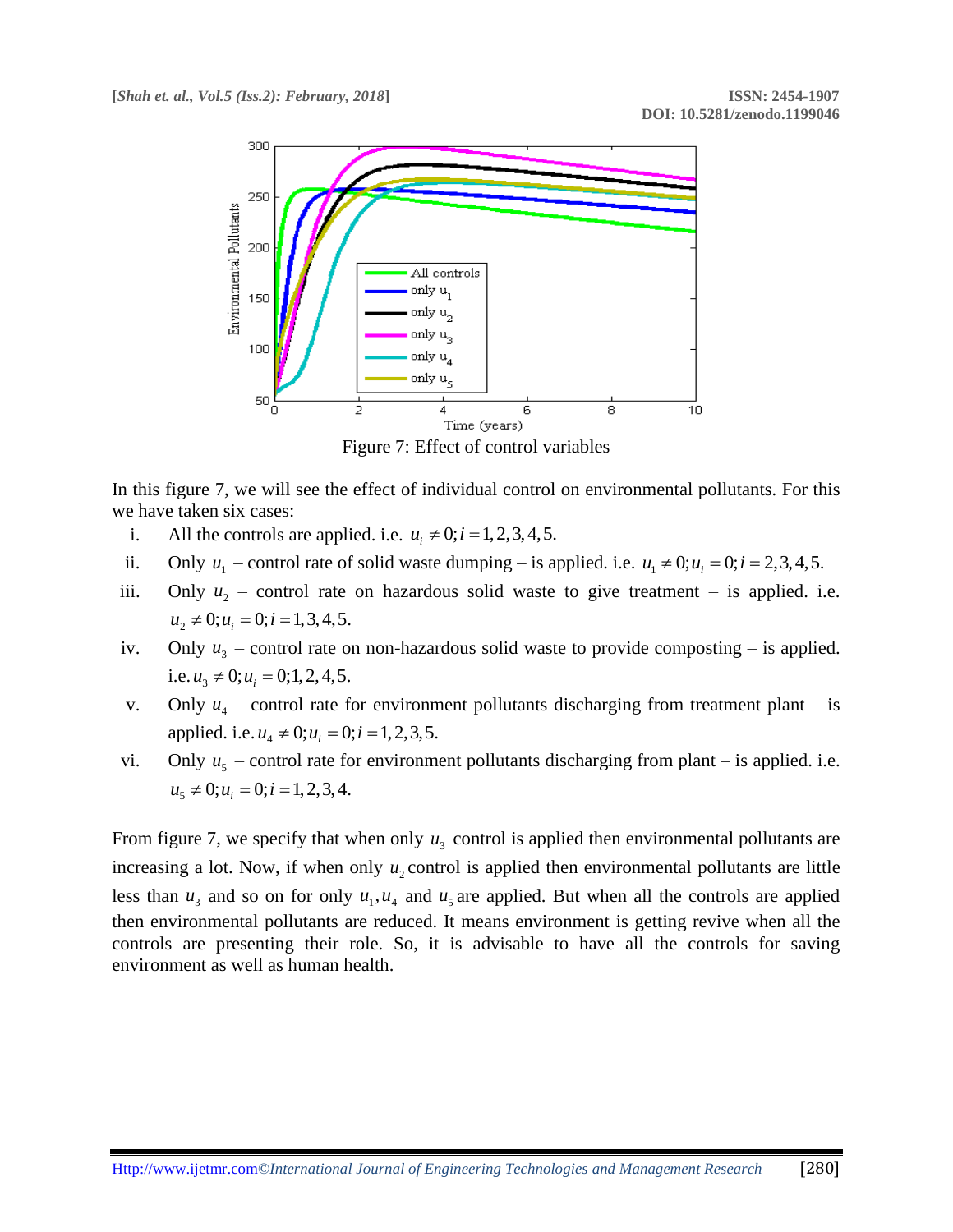

Figure 8: Control variables

As controls are good for saving the environment, figure 8 suggests that the highest control is required for  $u_1$  on storage by 51% in 1.8 years and then can be decreased. For  $u_2$  and  $u_3$ corresponding 14% and 10% controls will be required in the beginning and can be decreased. Similarly, 23% and 46% control will be needed for  $u_4$  and  $u_5$ . For the betterment of the environment we should apply appropriate controls rates as mentioned above.

# **6. Conclusion**

In this paper, a mathematical model of household solid waste is formulated with the aim of preventing environmental pollutants. A mathematical approach on household causing environmental pollutants due to landfill and treatments is to study how much landfill and treatments pollute the environment. We all know that proper waste disposal is useful to save the nature. We should dump our household waste in appropriate container. Also, we can shop for environmentally friendly natural product or else we can reduce our purchase of products that consists of non-reusable ingredients. We can consider the alternative methods to use products for some common household needs. Also, we can search online for simple recipes that can use to create by own.

Using the parametric values given in the table 1, the basic reproduction number is intended as 0.2734 which indicates that the controls are beneficial to save the environment. This advocates that proper planning of waste disposal is useful to make environment and human healthy.

# **Acknowledgement**

The authors thank DST-FIST file # MSI-097 for technical support to the department.